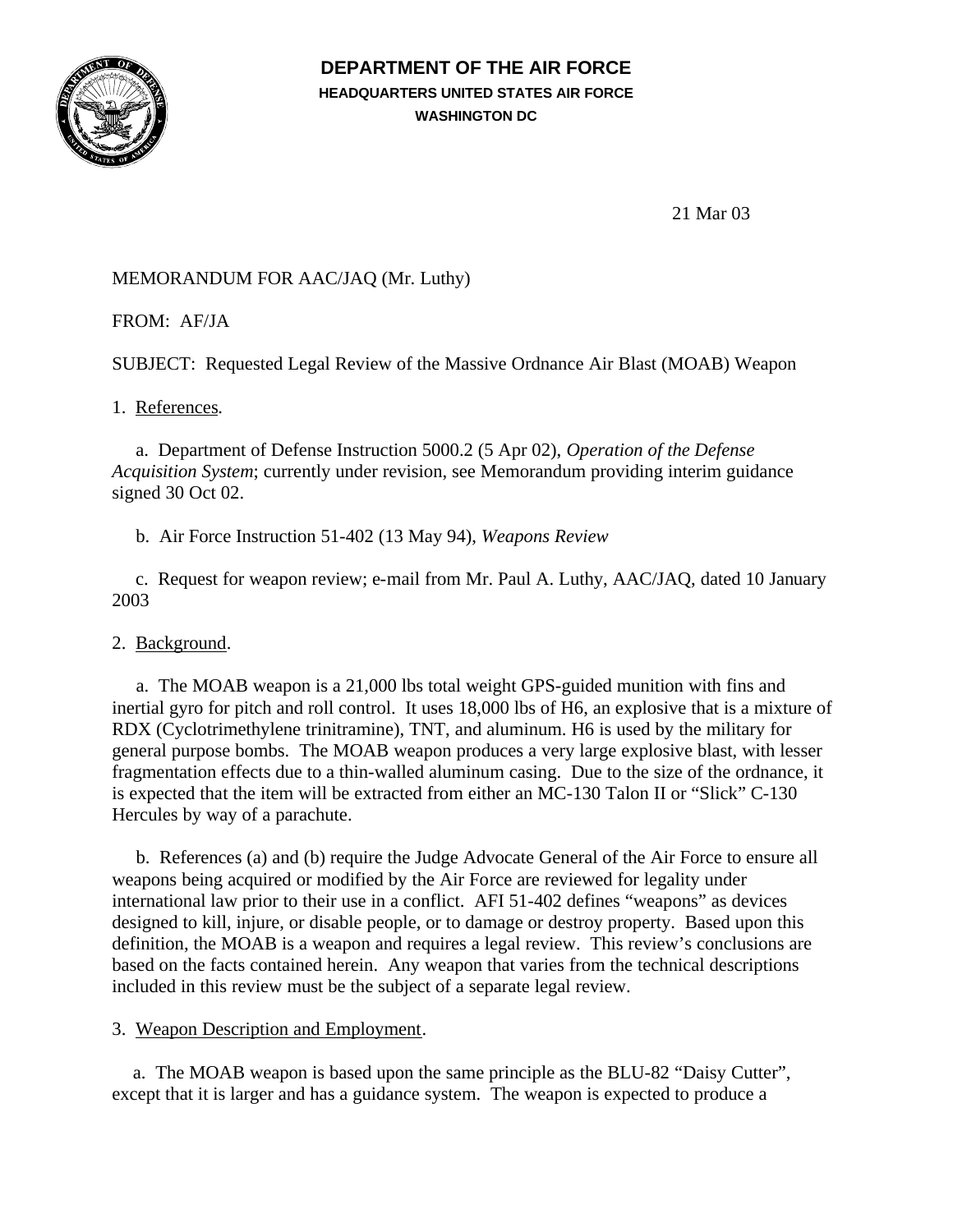tremendous explosion that would be effective against hard-target entrances, soft-to-medium surface targets, and for anti-personnel purposes. Because of the size of the explosion, it is also effective at LZ clearance and mine and beach obstacle clearance. Injury or death to persons will be primarily caused by blast or fragmentation. It is expected that the weapon will have a substantial psychological effect on those who witness its use.

b. The weapon is intended to have a high altitude release, allowing for greater stand-off range for the delivery vehicle. Following deployment from the aircraft via parachute, the MOAB weapon is guided approximately 3 nautical miles through a GPS system (with inertial gyros for pitch and roll control), JDAM actuators, and is stabilized by series of fixed wings and grid fins. The weapon, which uses the aircraft's GPS prior to launch, takes several seconds to reconnect to the GPS signal after it has been deployed, which is normal for GPS weapons.

#### 4. Analysis.

 a. The following issues must be addressed in any weapons review under the law of armed conflict (LOAC): 1) whether the weapon causes unnecessary suffering that is disproportionate to the military advantage reasonably expected to be gained from the use of the weapon; 2) whether the weapon is capable of being controlled so as to be directed against a lawful target, i.e., it is not indiscriminate in its effect; and, 3) whether there is a specific rule of law prohibiting its use under the LOAC.

 b. *Unnecessary suffering versus military necessity.* There is no agreed definition of unnecessary suffering. Whether a weapon causes unnecessary suffering turns on whether the injury, including death, to combatants is disproportionate to the military advantage gained by use of the weapon. The effect of a weapon must be weighed in light of levels of injury to enemy combatants by comparable, lawful weapons in use on the modern battlefield. The critical factor is whether the suffering is needless or disproportionate to the military advantage secured by the weapon, not the degree of suffering itself. The MOAB weapon kills by way of blast or fragmentation. Blast and fragmentation are historic and common anti-personnel effects in lawful military weapons. There are no components that would cause unnecessary suffering. The explosive ingredient H6 is a widely-used explosive that is typical for weapons of this type. The components RDX and TNT do have some potential toxic effects from long-term exposure, but these are limited and within US government tolerance levels. The potential psychological effect of the weapon does not constitute suffering. The intent is to demoralize or frighten the enemy by impressing them with the large footprint, resulting cloud, and tremendous noise of the explosion.

#### c. *Discriminate weapons.*

 (1) A fundamental principle of the LOAC is that combatants must be distinguished from noncombatants and civilians. Only combatants, other persons posing a threat to the force, and military objectives can be legitimately targeted. Indiscriminate, or "blind," weapons are prohibited. Indiscriminate weapons are those that are as likely to hit civilians and noncombatants as well as combatants. If noncombatants are in the area or intermingled with combatants, normal LOAC analysis will be followed to ensure that collateral damage and injuries are limited. Although the MOAB weapon leaves a large footprint, it is discriminate and